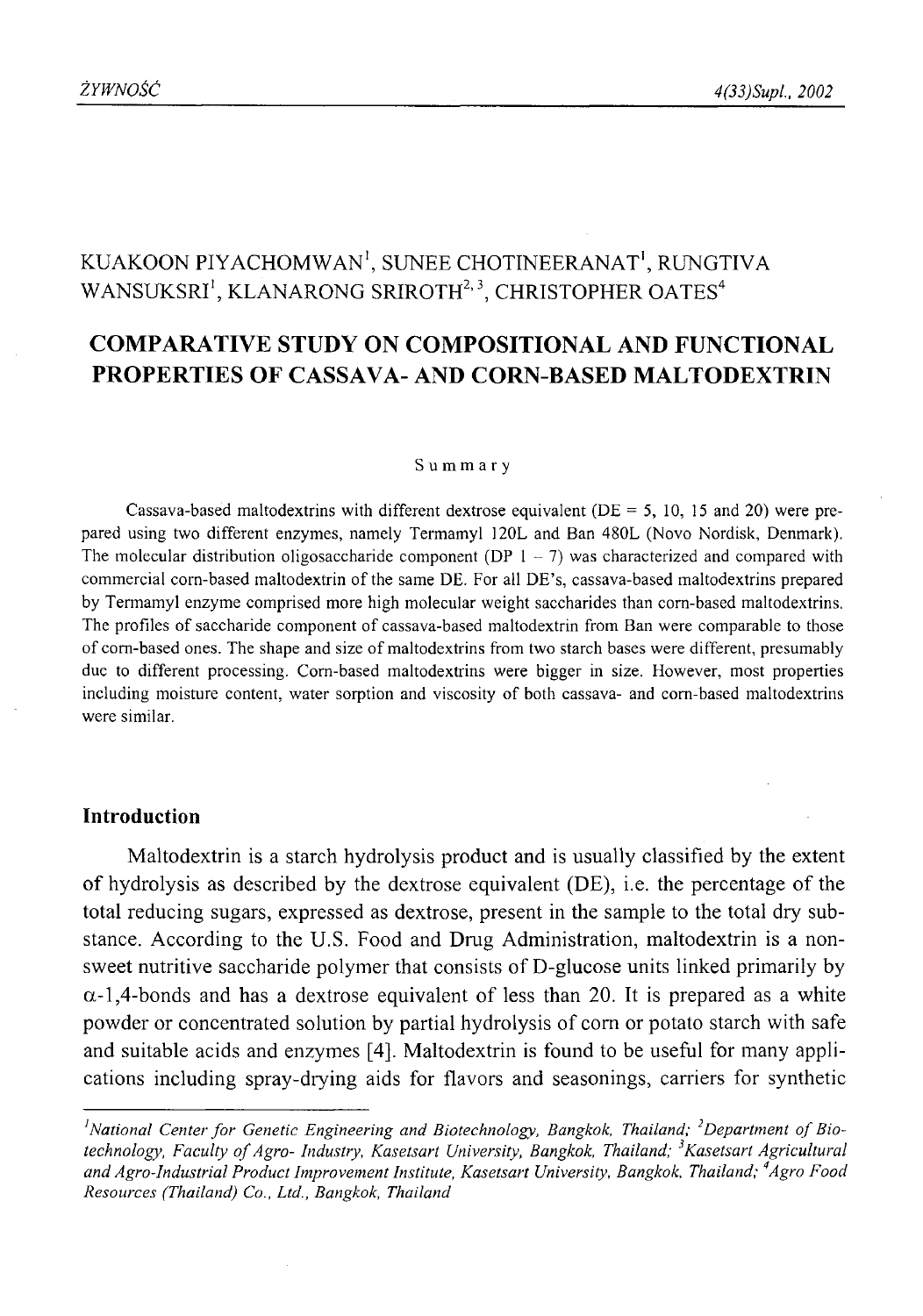sweeteners, flavor enhancers, fat replacers, and bulking agent [5]. Typically, the food industry regards maltodextrin to be corn-based products. However, maltodextrin products can also be produced from other starchy sources, such as rice and cassava.

Maltodextrin of the same DE may have different functional properties, depending to some extent on its molecular characteristics. The products of the same DE may contain a different distribution of molecules; most are medium size. Large molecules are few and undesirable as they can precipitate after dissolved. Small molecules do not precipitate but they provide the product sweetness. The molecular composition of maltodextrin can be varied depending on the process (acid or enzyme, type of enzyme used etc.), processing condition (enzyme and starch concentration, temperature, pH) and starch types. Since starches of different sources have different molecular structure (amylose/amylopectin ratio, degree of branching, chain length distribution etc.), maltodextrin can also be expected to have different characteristics.

This paper aims to investigate the molecular composition and describe some functional properties of maltodextrin prepared from cassava starch using two enzymes and to compare the products with commercial corn-based maltodextrins of a comparable dextrose equivalent.

## **Materials and methods**

*Materials:* Cassava starch was obtained from the factory in Thailand. Two types of enzyme were used including Termamyl 120L (from *Bacillus licheniformis* with the activity of 120 KNU; 1 KNU is the amount of enzyme used to hydrolyze the starch 5.26g per hour according to the standard method of Novo Nordisk) and Ban 480L (from *Bacillus amyloliquefaciens* with the activity of 480 KNU; Novo Nordisk Co., Bagsvaerd, Denmark). Corn-based maltodextrins including Maltrin M040, M100, N150 and M200 were obtained commercially from Grain Processing Corp. (USA) [2].

*Preparation of cassava-based maltodextrin:* Starch slurry (30% by weight) containing 400 ppm of calcium ion was cooked in the presence of enzyme and incubated at the controlled temperature (100 and 75°C for Termamyl 120L and Ban 480L, respectively) for different times to produce maltodextrin with different DE (Table 1). The reaction was terminated by adjusting the pH to 3 and boiling for 5 min. The hydrolysate was then filtered and spray-dried (BUCHI 190 Mini Spary Dryer, Germany and *Ey-* Germany ose *equivalent:* DE values of samples were determined by the Lane and Eynon titration with Fehling's solution [3].

*Compositional analysis:* The macromolecular components of maltodextrins were determined by High Performance Size Exclusion Chromatography (HPSEC) using one Ultrahydrogel linear and two Ultrahydrogel 120 columns connected in series (Waters Corporation, MS) according to the method of Govindasamy et al. [1], Oligosaccharide components of maltodextrins were quantified by the High Performance Anion Ex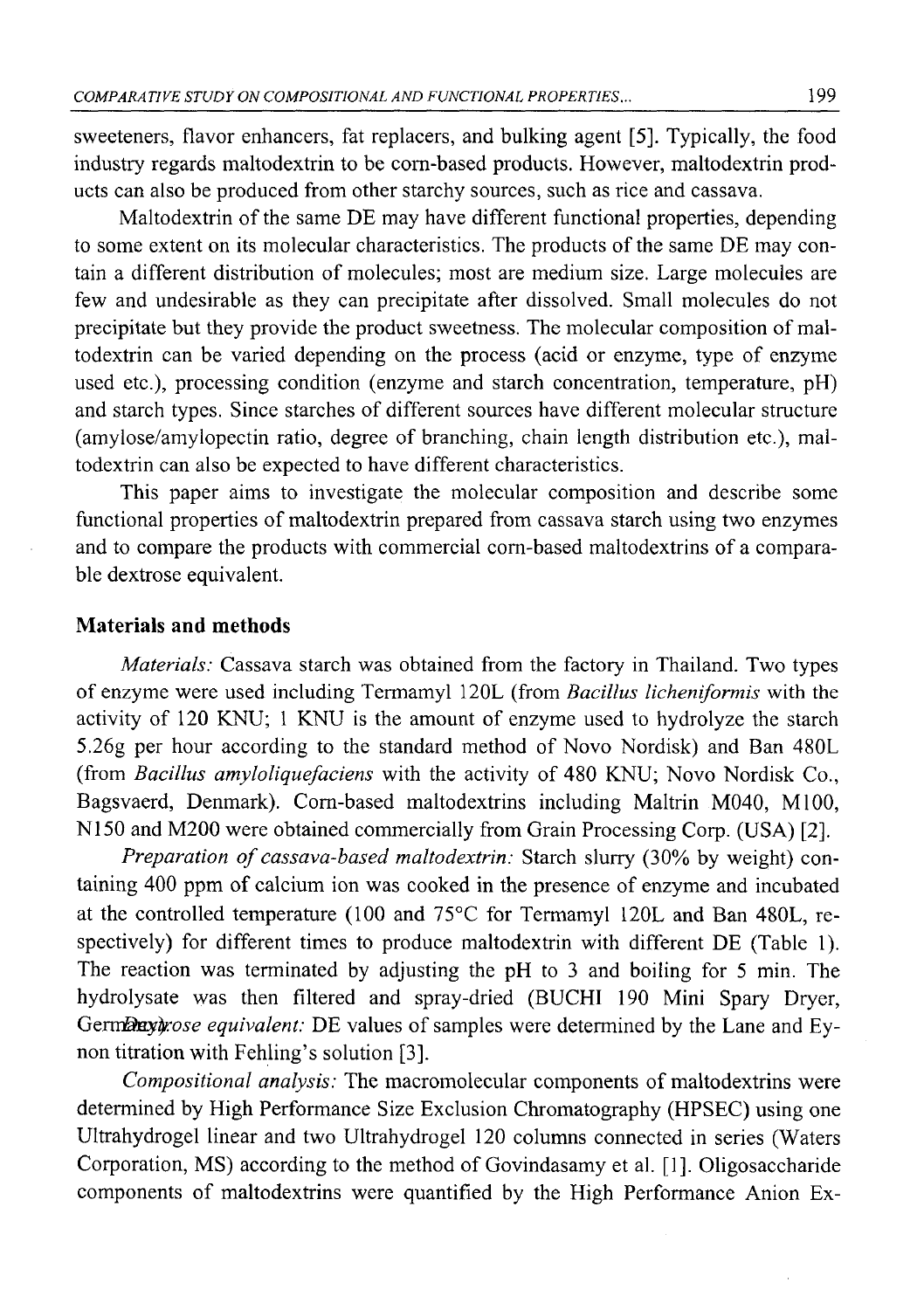change Chromatography with Pulse Amperometric Detector (HPAEC-PAD, Dionex BioLC, Dionex, CA, USA) using CarboPac PA -100 (2 x 250 mm) and two mobile phases including 5mM and 0.5M sodium acetate in lOOmM sodium hydroxide. The descriptive ratio, the ratio of the sum of the percentages of saccharides (dry basis), having a  $DP1 - 6$  devided by  $DE$  values was also reported.

Table 1

Conditions (enzyme concentration and hydrolysis time) used for preparing cassava-based maltodextrin with different dextrose equivalent values.

| Condition                          | Dextrose equivalent (DE) |      |    |    |  |
|------------------------------------|--------------------------|------|----|----|--|
|                                    |                          | ιU   |    |    |  |
| Termamyl 120L*                     |                          |      |    |    |  |
| Enzyme concentration (% by weight) | 0.                       | 0. . |    |    |  |
| Hydrolysis time (min)              | 60                       | 360  | 30 | 60 |  |
| $Ban 480L$ **                      |                          |      |    |    |  |
| Enzyme concentration (% by weight) |                          |      |    |    |  |
| Hydrolysis time (min)              |                          | 30   |    | 30 |  |

\*Starch concentration was 30% by weight at 100°C, pH 6.0.

\*\* Starch concentration was 30% by weight at 75°C, pH 6.0.

*General properties:* The scanning electron micrographs of maltodextrin samples was observed under JEOL scanning electron microscopy (JSM-5310, England) at 10- KV acceleration and magnified at 3,000x. The content of moisture was determined by drying the sample at  $105^{\circ}$ C until constant weight. The pH value of 20% (by weight) solution was recorded. The bulk density of maltodextrin was measured according to the method of Wang and Wang [5]. The sample was filled into a graduated cylinder with an exact volume and the weight of the sample was recorded as the loose-filled weight. The cylinder was then subjected to mixer vibration and the volume of packed sample recorded. The water sorption isotherm of maltodextrin was obtained by incubating the samples under the different relative humidity conditions (21, 31, 51, 67, 80 and 92%) according to Wang and Wang [5]. The viscosity of maltodextrin solution (20% dry weight) was measured at 25°C using a Brookfield viscometer (Model DV-III, spindle  $\#0$  at 10 to 240 min<sup>-1</sup>, Brookfield Engineering Lab, inc.) and the shear rate and shear stress were recorded.

#### **Results and discussion**

Cassava-based maltodextrins of DE 5, 10, 15 and 20 were prepared by two bacterial enzymes, namely Termamyl 120L and Ban 480L. The measured DE of all prepared samples was in the range of  $\pm 1$  except maltodextrin DE 10 prepared by enzyme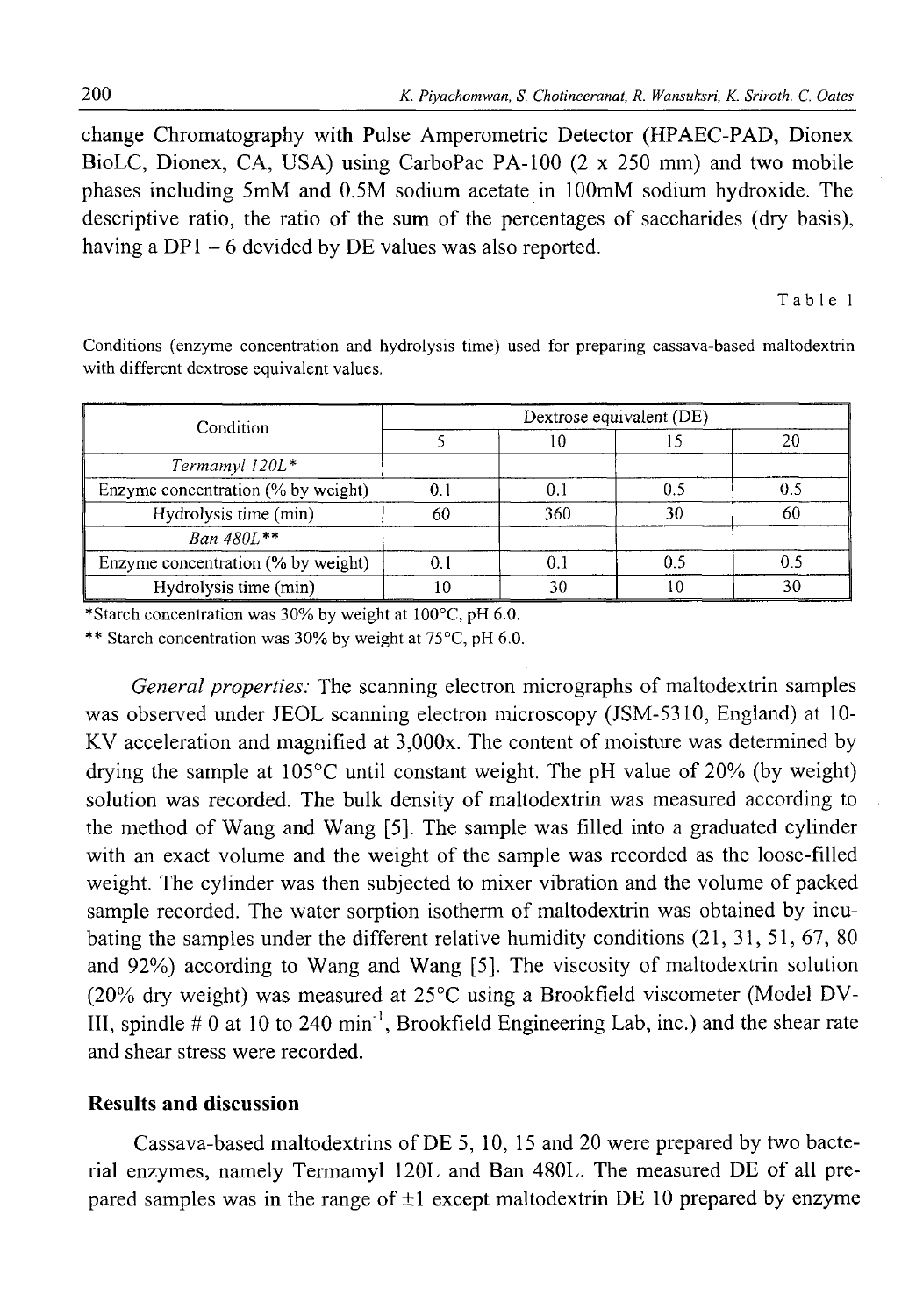Termamyl and DE 20 prepared by enzyme Ban (Table 2). All corn-based maltodextrin had the measured DE within the range of product specification (GPC, 1999). Figure 1 presents the molecular distribution of cassava- and corn-based maltodextrins with different DE. For all DE's, cassava-based maltodextrins prepared by Termamyl enzyme comprised of more high molecular weight saccharides than corn-based maltodextrins. The profiles of saccharide component of cassava-based maltodextrin from Ban were comparable to those of the corn-based ones (Figure 1). This trend was still observed when the quantity of oligosaccharides (DP  $1-7$ ) was investigated (Figure 2). Mainly, cassava-based maltodextrin from Termamyl contained a lower amount of oligosaccharides than the corn-based samples having the same DE. However, the descriptive ratio of corn-based samples were not higher than the cassava-based as the DE values were slightly higher.

General properties of casasva- and corn-based maltodextrins were investigated. All samples were dry with very low moisture contents (less than 8%; Table 2). The pH of cassava- and corn-based samples was different. This assumed to different processes. For all DE's, cassava-based samples, regardless of the enzyme type, had the lower loose density than the corn-based ones, but the packed density were close. Therefore, the percentage of compressibility, the ratio of packed density to loose density, of cassava-based sampels were higher than the corn-based maltodextrins. This was presumably due to the shape and size of maltodextrin products. Corn-based maltodextrins for all DE's were bigger sizes than the cassava-based samples. Moreover, the cassavabased maltodextrins were sphere-like (Figure 3), so they could pack properly and readily. These different starch-based maltodextrin could expect to have different flowability.

The water adsorption capacity is also an important characteristics of maltodextrin. As the dry powder, maltodextrin can uptake water to some extent when placed in a very humid atmosphere. Maltodextrin of high DE can uptake more water (Figure 4). No significant difference in water sorption of cassava- and corn-based maltodextrin was observed. When maltodextrin was dissolved, the solution of all samples, regardless of enzyme used and starch based, had similar viscosity (Table 2)and shear stress (Figure 5).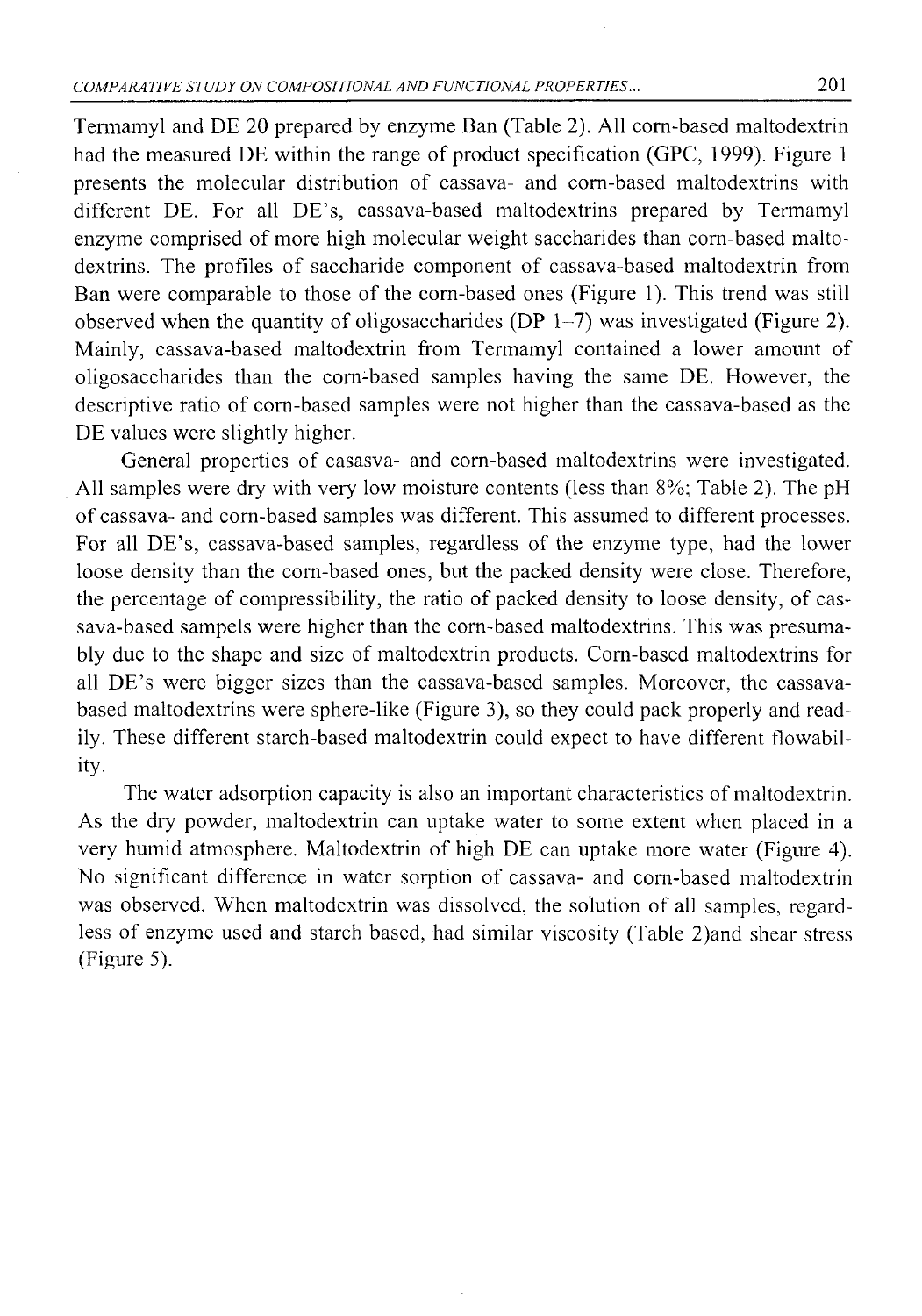

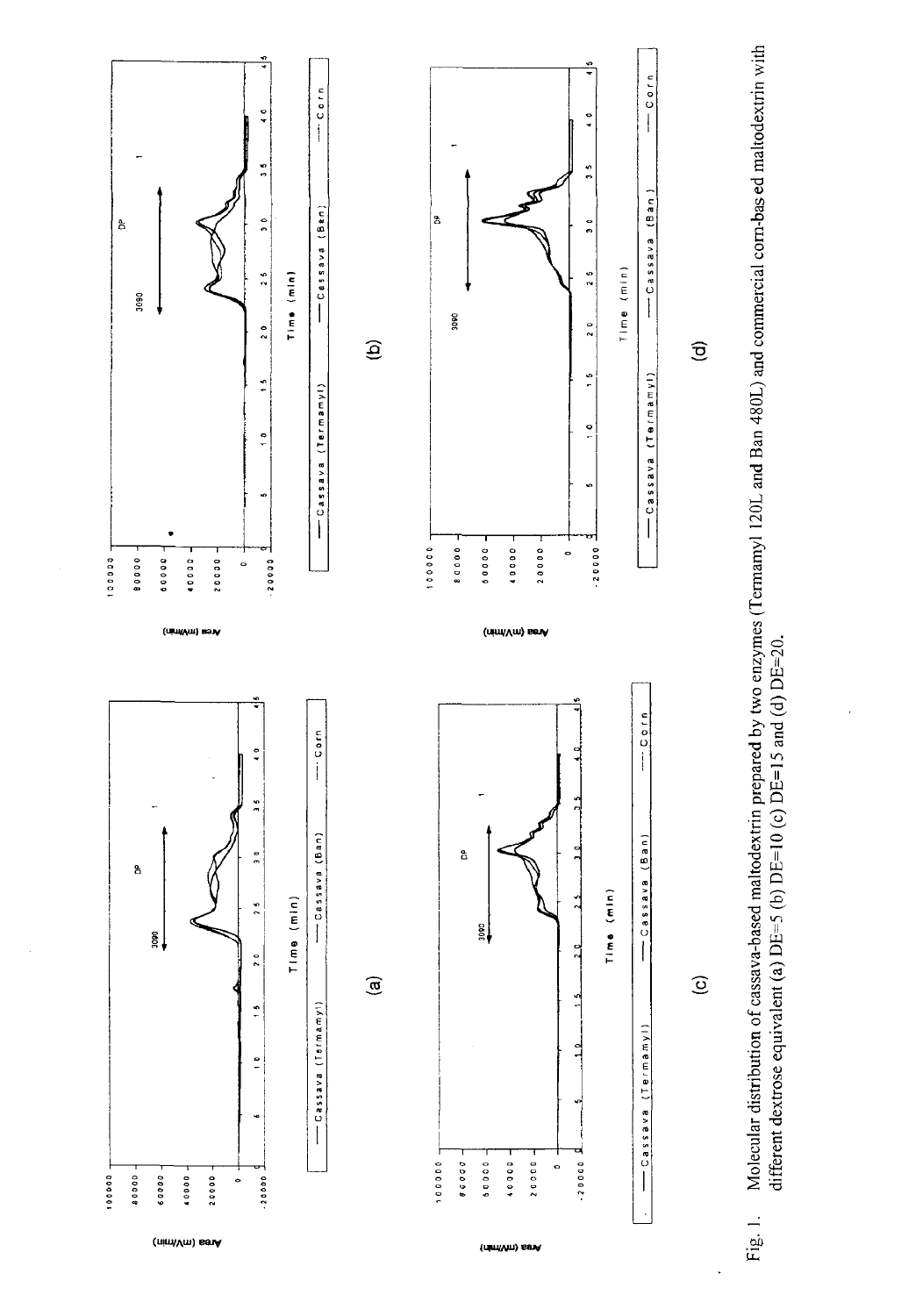

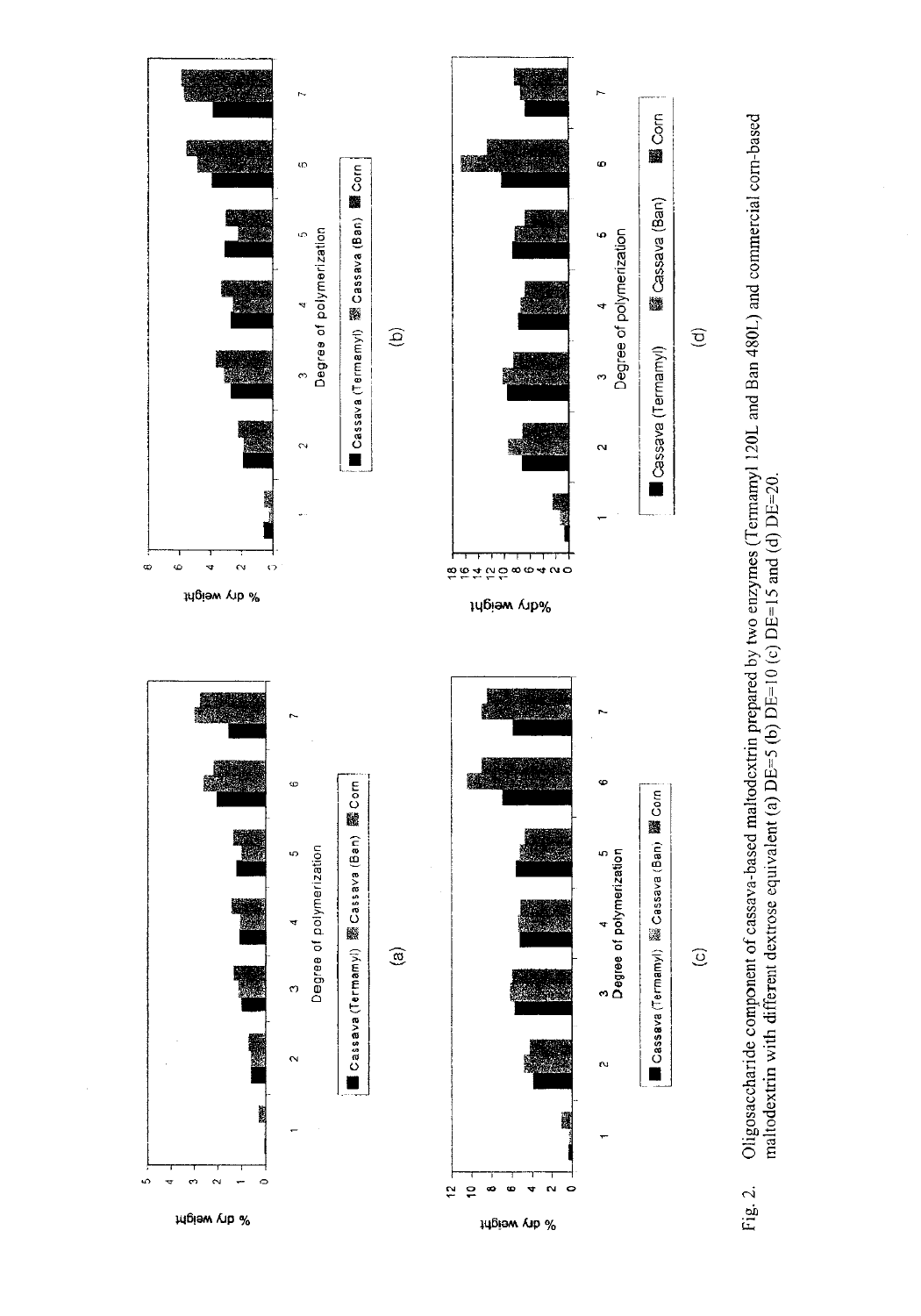Table 2

Properties of cassava-based maltodextrin prepared by two enzymes (Termamyl 120L and Ban 480L) and commercial com-based maltodextrin with different dextrose equivalent ( $DE = 5$ , 10, 15 and 20).

|                                                  |                   | Cassava (Tei      | $m$ amyl $120L$    |                                         |                   |                   | Cassava (Ban 480L |                                              |                   | Com               |                    |                                                                               |
|--------------------------------------------------|-------------------|-------------------|--------------------|-----------------------------------------|-------------------|-------------------|-------------------|----------------------------------------------|-------------------|-------------------|--------------------|-------------------------------------------------------------------------------|
| Property                                         |                   | $\equiv$          | $\frac{15}{2}$     | 20                                      | $\mathbf{v}$      | $\approx$         | $\overline{15}$   | $\overline{20}$                              | $\sim$            | $\frac{1}{2}$     | $\overline{15}$    | 20                                                                            |
|                                                  | 5.37 <sub>±</sub> | 8.43 <sub>±</sub> | 15.08 <sub>±</sub> | $20.62 \pm 0.$                          | 5.70 <sub>±</sub> | 9.83±             | $5.63 + 0.$       | $2.58 + 0.$                                  | $6.65 \pm$        | 1.76 <sub>±</sub> | 16.26±             | $22.46 \pm$                                                                   |
| Measured DE                                      | 0.25              | 0.24              | 0.47               | $\frac{1}{4}$                           | 0.33              | 0.08              | $\equiv$          | $\approx$                                    | 036               | 0.34              | 0.10               | 0.27                                                                          |
| Average DP                                       | 21.5              | 9.5               | 7.0                | 5.0                                     | 20.7              | 12.3              | 7.0               | 4.7                                          | 17.9              | $\overline{c}$    | 7.4                | 5.0                                                                           |
| bescriptive ratio                                | $\Xi$             | 1.74              | $\frac{81}{2}$     | 2.15                                    | 1.14              | $\overline{51}$   | 2.06              | 2.36                                         | 0.1               | 1.54              | 1.83               | $-96$                                                                         |
| Moisture content                                 | 7.89±             | 6.70 <sup>±</sup> | 5.25 <sub>±</sub>  | $5.21 \pm 0.0$                          |                   | $1.88 \pm$        | 3.83 <sub>±</sub> | 3.58±                                        | $8.71 \pm$        | $6.88 \pm$        | $\frac{1}{2}$ .57± | $5.38 +$                                                                      |
| $\mathcal{E}$                                    | 0.44              | 0.05              | 0.06               | $\circ$                                 | $4.87 +$<br>0.05  | 0.04              | $\overline{0}$ .  | $0.04$<br>7.59 <sup>+</sup>                  | $\overline{0}$    | 0.26              | 0.13               |                                                                               |
| Hq                                               | 7.45±             | $6.97 +$          |                    | $7.04 + 0.0$                            | $8.37\pm$<br>0.06 | 7.58 <sub>±</sub> | 7.59 <sub>±</sub> |                                              | 4.25 <sub>±</sub> | 4.30 <sub>±</sub> | $4.42 \pm 0.01$    |                                                                               |
|                                                  | $\overline{0.01}$ | 0.13              | $7.12 +$<br>0.08   | $\circ$                                 |                   | 0.03              | $0.07\,$          |                                              | 0.00              | $0.01$            |                    |                                                                               |
| Loose density                                    | $0.26 \pm$        | $0.36 +$          | $0.33\pm$          | $0.37 + 0.0$                            | 0.27 <sub>±</sub> | $0.29 +$          | 0.35 <sub>±</sub> | $0.43 \pm 0.01$                              | 0.35 <sub>±</sub> | 0.45 <sub>±</sub> | $0.45±$<br>0.01    |                                                                               |
| (g/1)                                            | 0.01              | 0.01              | 0.01               | $\overline{a}$                          | $0.01$            | 0.01              | 0.01              |                                              | 0.01              | 0.00              |                    | $0.03$<br>$+ .54 +$<br>$0.01$<br>$0.64 +$<br>$0.64 +$<br>$0.66 +$<br>$0.62 +$ |
| Packed density                                   | $0.52 +$          | $0.64 \pm$        | 0.62 <sub>±</sub>  | $0.64 + 0.0$                            | $0.55 \pm$        | 0.54 <sub>±</sub> | $-1.671$          | $0.76 \pm 0.03$                              | 0.53 <sup>±</sup> | $0.63 \pm$        | $0.63 \pm 0.00$    |                                                                               |
| $\left( \widehat{\mathbb{B}}\right)$             | 0.02              | 0.01              | 0.01               | $\overline{a}$                          | 0.02              | 0.02              | 0.02              |                                              | $0.00\,$          | 0.00              |                    |                                                                               |
| Viscosity at 20%                                 | $8.03 +$          | 5.09±             | 3.10 <sub>±</sub>  | $2.72 + 0.0$                            | 8.48±             | $5.12+$           | $2.94 +$          | $2.60 +$                                     | 7.33 <sub>±</sub> | 4.20 <sub>±</sub> | 3.26 <sub>±</sub>  |                                                                               |
| solid (cP)                                       | 0.23              | 0.04              | 0.05               | $\overline{a}$                          | 0.31              | 0.08              | 0.53              | 0.13                                         | 0.23              | 0.13              | 0.00               | 0.00                                                                          |
| Descriptive ratio is the ratio of the sum of the |                   |                   |                    | percentages of saccharides (dry basis), |                   |                   |                   | , having a $DP1 - 6$ devided by $DE$ values. |                   |                   |                    |                                                                               |

ł,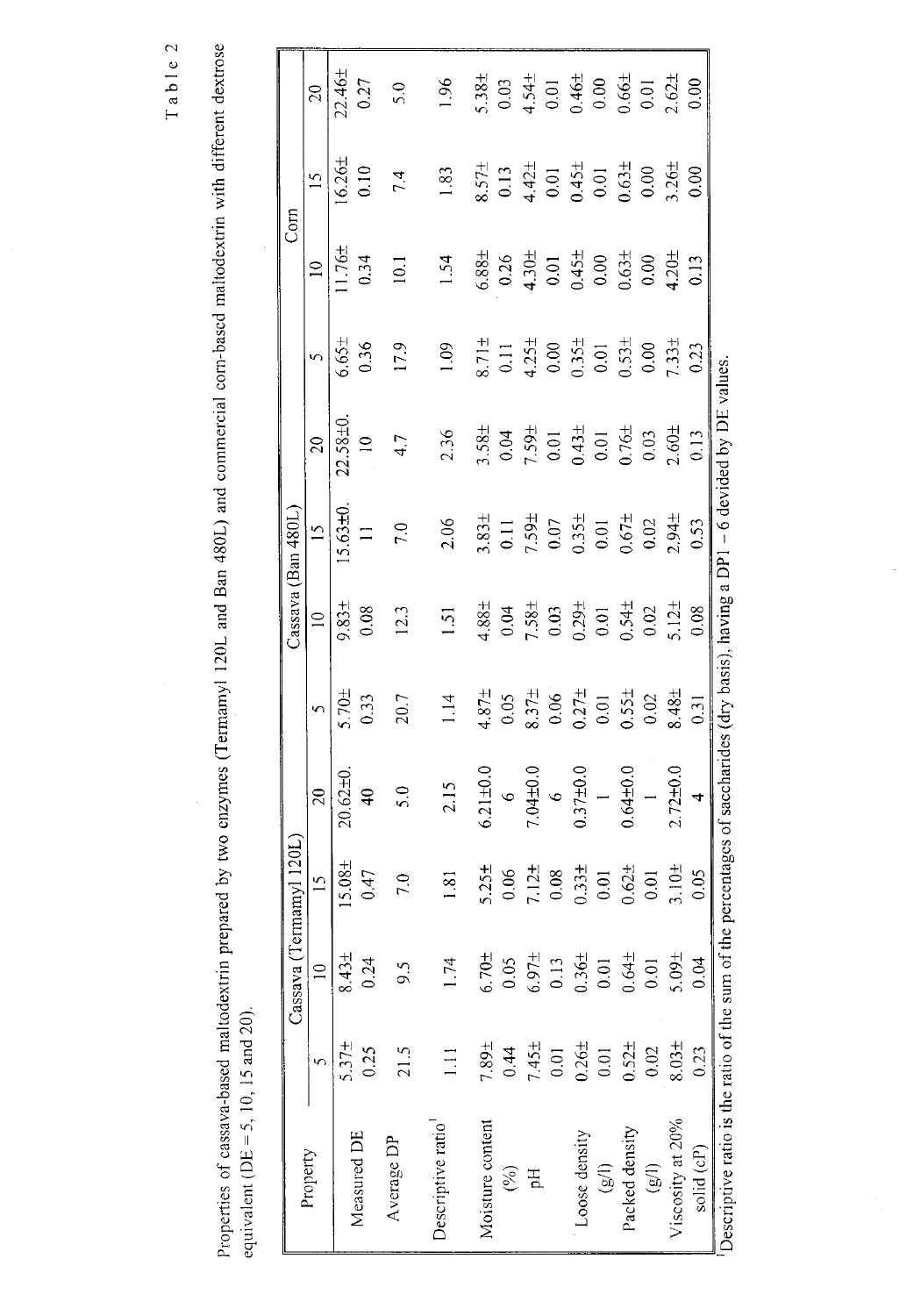

Fig. 3. Scanning electron micropgraph at 3,000x of cassava-based maltodextrin prepared by two enzymes (Termamyl 120L and Ban 480L) and commercial corn-based maltodextrin with different dextrose equivalent ( $DE = 5$ , 10, 15 and 20).

### **Conclusion**

This work suggests that although cassava- and corn-based maltodextrin had slightly different molecular profiles, most properties were similar. However, other physical and biological properties such as sweetness, osmolality, gelation and adsorption by humans of these products should be further investigated and compared to support the use of different starch-based maltodextrins.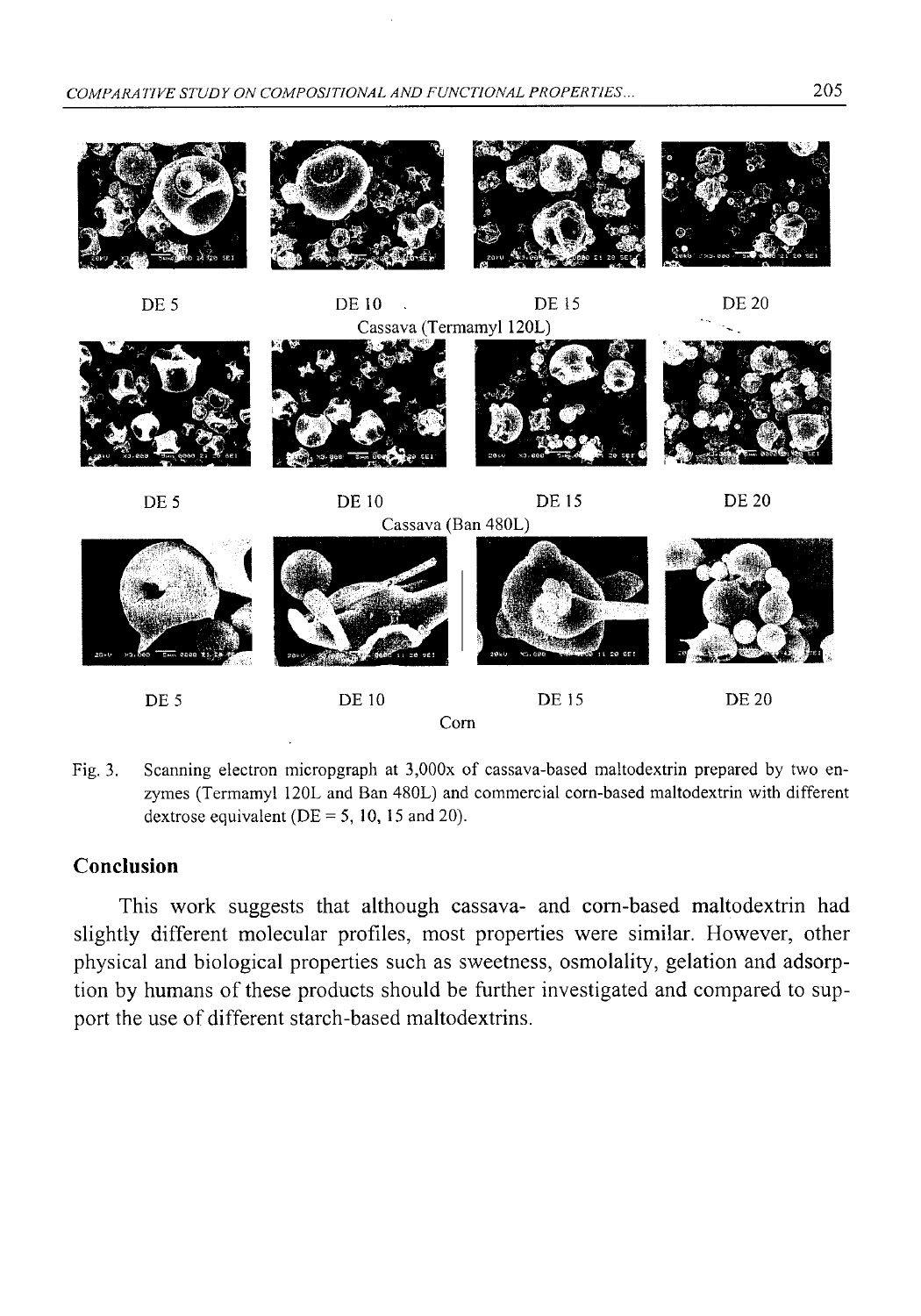

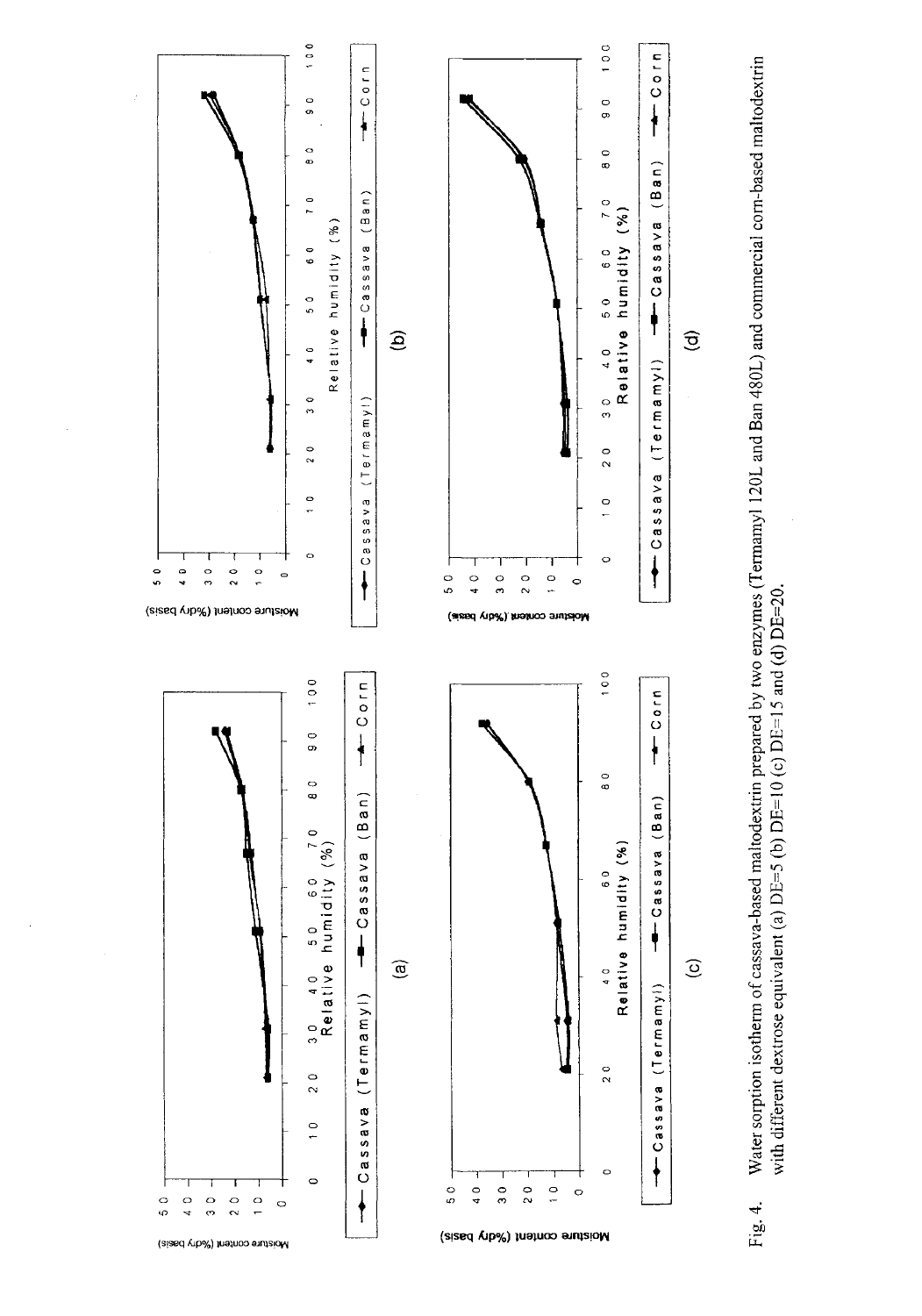

Shear rate and shear stress of cassava-based maltodextrin prepared by two enzymes (Termamyl 120L and Ban 480L) and commercial com-based maltodextrin with different dextrose equivalent (a)  $DE=5$  (b)  $DE=10$  (c)  $DE=15$  and (d)  $DE=20$ , measured at 20% solutin at 25°C. Fig. 5.